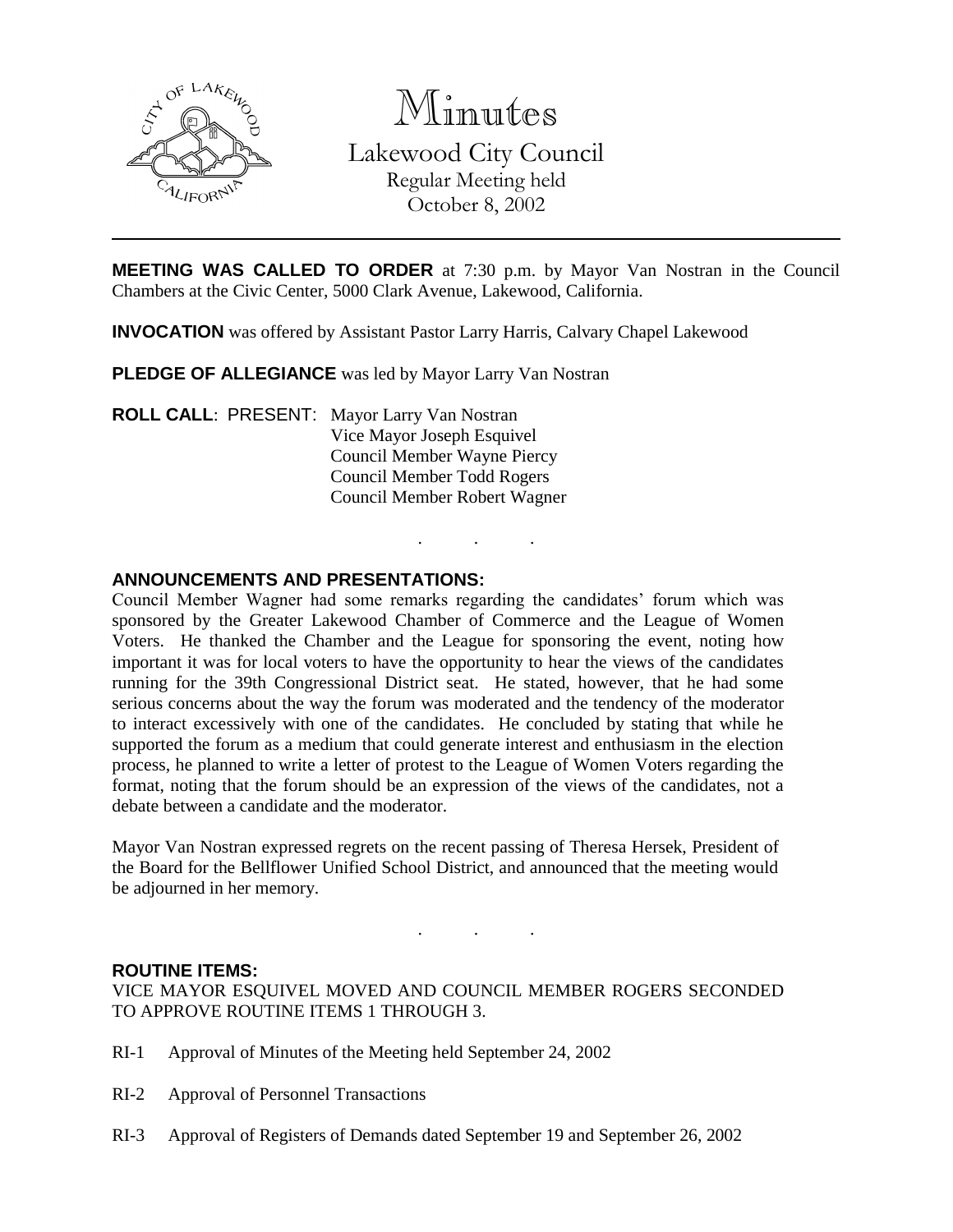City Council Minutes October 8, 2002 Page 2

### **ROUTINE ITEMS:** Continued

UPON ROLL CALL VOTE, THE MOTION WAS APPROVED:

AYES: COUNCIL MEMBERS: Rogers, Esquivel, Piercy, Wagner and Van Nostran NAYS: COUNCIL MEMBERS: None

### **2.1 • OPPOSITION TO PROPOSITIONS 51 AND 52**

Assistant City Manager Michael Stover gave a brief oral presentation based on the memorandum in the agenda and stated that although Proposition 51 on the November 5 election ballot was proposed as a transportation initiative, it would create a special fund which would also be used to spend millions of dollars on area-specific projects and programs that had nothing at all to do with the transportation process or transit needs. He continued by stating that Los Angeles County Supervisor Don Knabe had requested that the City join the Board of Supervisors in opposing Proposition 52, which would provide for election day registration, a practice which would greatly expand the opportunities for election fraud and add a layer of confusion to an already complex election process. It was the recommendation of the Intergovernmental Relations Committee that the City Council oppose Propositions 51 and 52.

. . .

VICE MAYOR ESQUIVEL MOVED AND COUNCIL MEMBER ROGERS SECONDED TO ADOPT RESOLUTION NO. 2002-85, OPPOSING PROPOSITION 51; AND RESOLUTION NO. 2002-86, OPPOSING PROPOSITION 52.

RESOLUTION NO. 2002-85; A RESOLUTION OF THE CITY COUNCIL OF THE CITY OF LAKEWOOD TO OPPOSE PROPOSITION 51 REGARDING THE ALLOCATION OF SALES AND USE TAX RAISED FROM SALES OR LEASE OF MOTOR VEHICLES

RESOLUTION NO. 2002-86; A RESOLUTION OF THE CITY COUNCIL OF THE CITY OF LAKEWOOD TO OPPOSE PROPOSITION 52 REGARDING ELECTION DAY VOTER REGISTRATION

Council Member Wagner noted that the *Long Beach Press Telegram* had endorsed Proposition 52 using the argument that it was necessary to get people out to vote. He remarked that statistically, only about one-quarter of the persons eligible were not registered, while less than half of the registered voters actually voted on election day. He stated that considering the potential for election fraud in same day registration, it would make more sense to look for ways to encourage those who are registered to get out and vote.

. . .

UPON ROLL CALL VOTE, THE MOTION WAS APPROVED:

AYES: COUNCIL MEMBERS: Rogers, Esquivel, Piercy, Wagner and Van Nostran NAYS: COUNCIL MEMBERS: None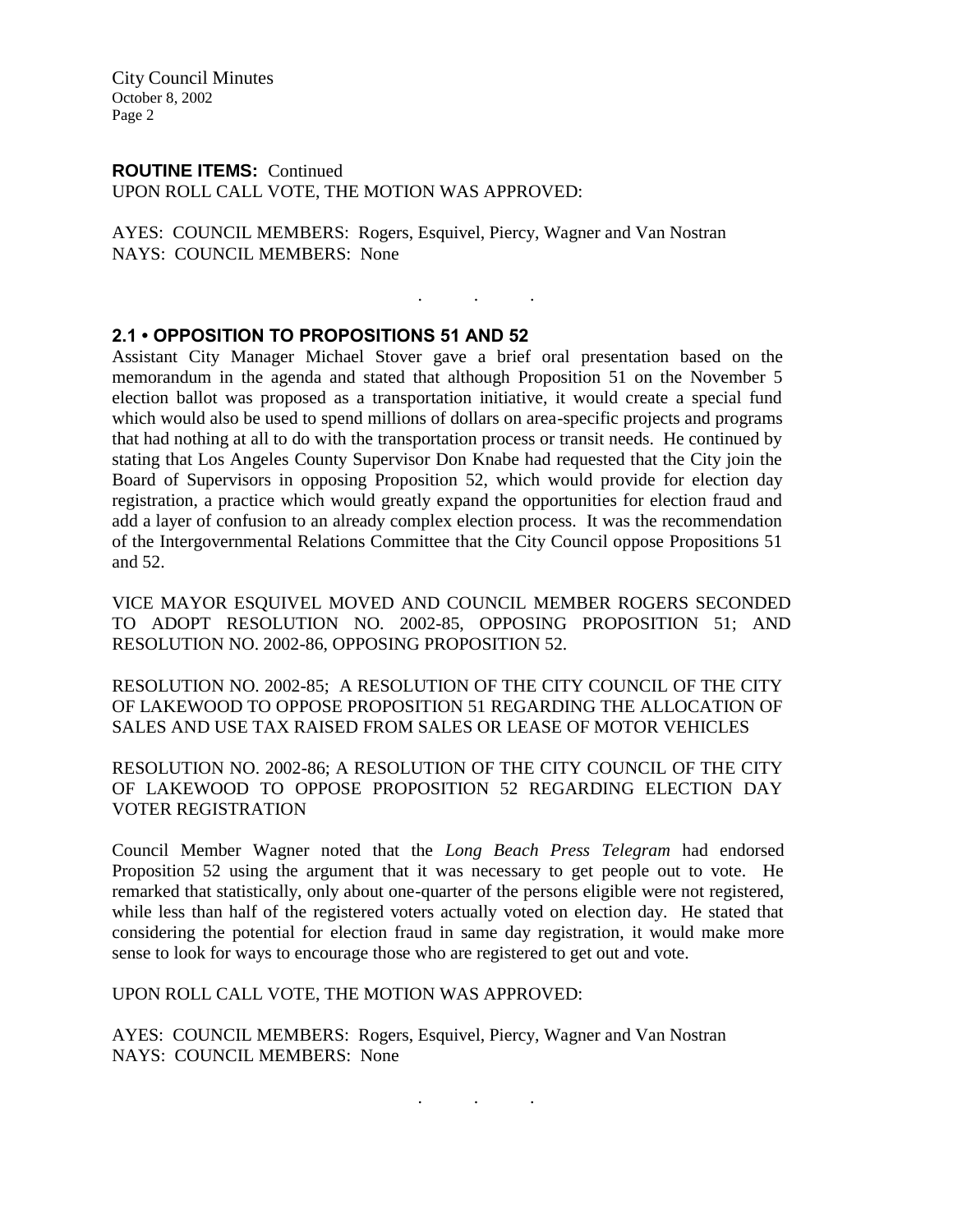# **3.1 • WATER REPLENISHMENT DISTRICT OF SOUTHERN CALIFORNIA STATUS REPORT**

Jim Glancy, Director of Water Resources, gave a brief oral presentation based on the memorandum in the agenda and reported that the Governor had recently signed legislation which would increase the Water Replenishment District's (WRD) accountability to its ratepayers. He reviewed the provisions of the legislation which included an additional audit to be completed by June 30, 2004; continuance of the technical advisory committee; and the development of a five-year capital improvement plan. He noted that the WRD had completed several good projects over the past year, but expressed concern about a plan to store water from outside agencies in the basin. It was the recommendation of staff that the City Council receive and file the report.

Responding to a question from City Attorney John S. Todd, Mr. Glancy stated that although there was an existing court decision which limited the amounts of water that could be pumped from the basin, WRD officials believed that any water in excess of the amount previously set by the court could be controlled by the WRD.

Council Member Rogers inquired if water producers could pump stored water on a contractual basis. Mr. Glancy responded by stating that was an option that may be considered.

Council Member Piercy commended State legislators for taking positive action to ensure that the WRD would be accountable to its ratepayers and also commended Mr. Glancy for his role in the oversight process as a member of the technical advisory committee.

COUNCIL MEMBER PIERCY MOVED AND COUNCIL MEMBER ROGERS SECONDED TO RECEIVE AND FILE THE REPORT. UPON ROLL CALL VOTE, THE MOTION WAS APPROVED:

AYES: COUNCIL MEMBERS: Rogers, Esquivel, Piercy, Wagner and Van Nostran NAYS: COUNCIL MEMBERS: None

# **3.2 • LAKEWOOD SHERIFF'S COMMUNITY SAFETY CENTER OPENING**

City Manager Howard Chambers displayed slides and made a brief presentation on the October 5th opening of the new Sheriff's Community Safety Center in the Lakewood Center Mall.

. . .

Operations Lieutenant Larry Brogan provided a brief review of the types of training and uses planned for the center and expressed the appreciation of the Sheriff's Department to the City Council for their leadership and vision in making the community safety center concept a reality.